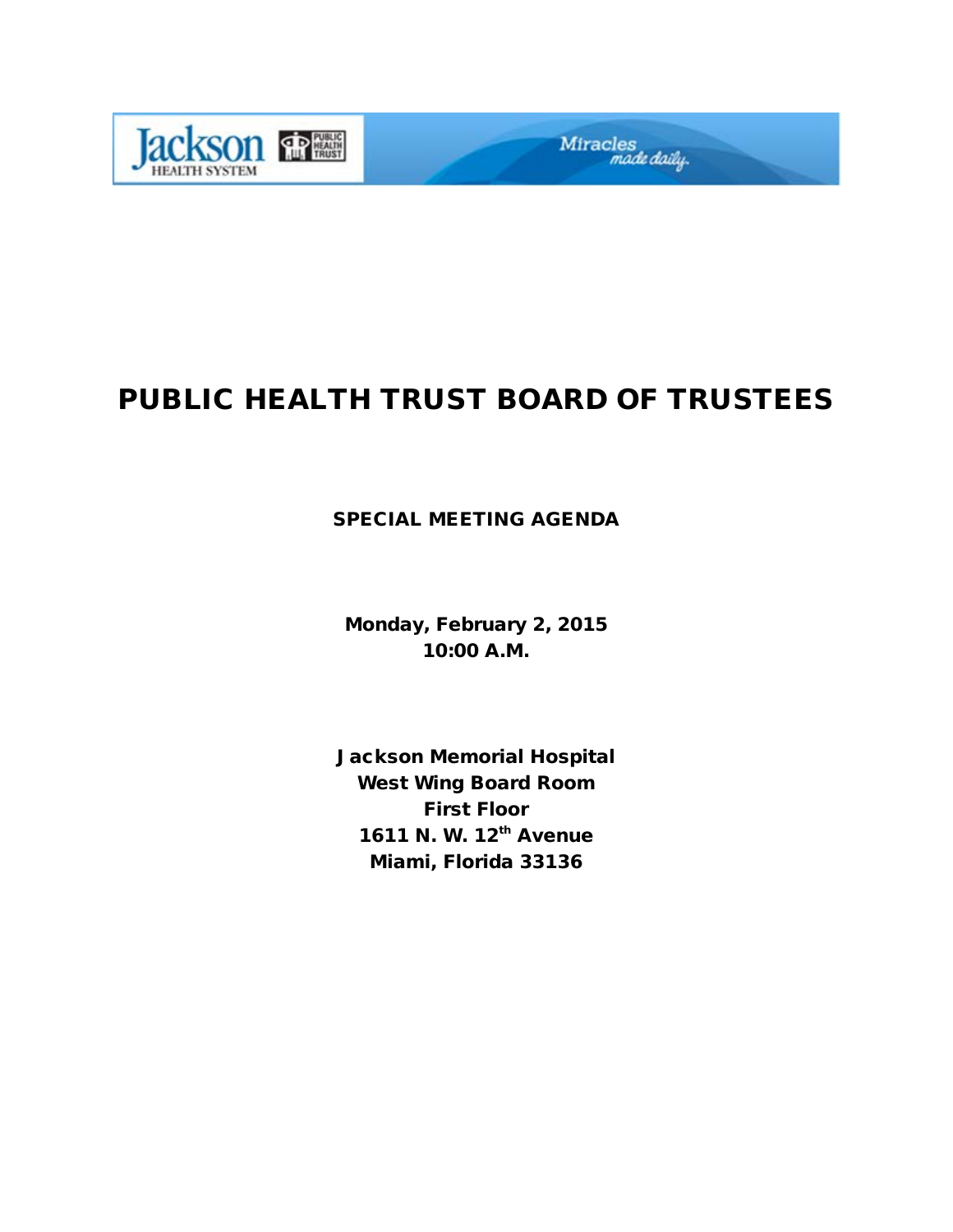### **PUBLIC HEALTH TRUST BOARD OF TRUSTEES**

### **SPECIAL MEETING AGENDA**

**Monday, February 02, 2015 10:00 A.M.** 

**Jackson Memorial Hospital West Wing Board Room First Floor 1611 N. W. 12th Avenue Miami, Florida 33136** 

### **Board of Trustees Rules**

Any person making impertinent or slanderous remarks or who becomes boisterous while addressing the Public Health Trust Board of Trustees, shall be barred from further audience before the board, unless permission to continue or again address the board be granted by the Chairperson. No clapping, applauding, heckling or verbal outbursts in support or opposition to a speaker or his or her remarks shall be permitted. No signs or placards shall be allowed in the West Wing Board Room. Persons exiting the West Wing Board Room shall do so quietly.

The use of cell phones in the West Wing Board Room is not permitted. Ringers must be set to silent mode to avoid disruption of proceedings. Individuals, including those seated around the board table, must exit the West Wing Board Room to answer incoming cell phone calls.

### **1. SPECIAL MEETING CALL TO ORDER**

*Darryl K. Sharpton, Chairperson*

### **2. REASONABLE OPPORTUNITY FOR THE PUBLIC TO BE HEARD AS REQUIRED BY SECTION 286.0114.FLA.STAT. (CHAPTER 2013-227, LAWS OF FLORIDA)**

*Darryl K. Sharpton, Chairperson*

### **3. PURPOSE OF THE PHT BOARD OF TRUSTEES SPECIAL MEETING**

*Darryl K. Sharpton, Chairperson*

### **4. RESOLUTION RECOMMENDED TO BE APPROVED**

**(a) Resolution authorizing and approving award of a new Competitive Agreement pursuant to Notice to Professional Consultants No.: A14-JHS-02, with HDR Architecture, Inc., in an amount not to exceed \$6,734,687, for a term of 1,615 calendar days for Rehabilitation Hospital programming, design, procurement and construction administration services**

 *Sponsored by Mark T. Knight, Executive Vice President and Chief Financial Officer, Jackson Health System*

 **Motion to approve the resolution**

*Darryl K. Sharpton, Chairperson*

### **5. ADJOURNMENT**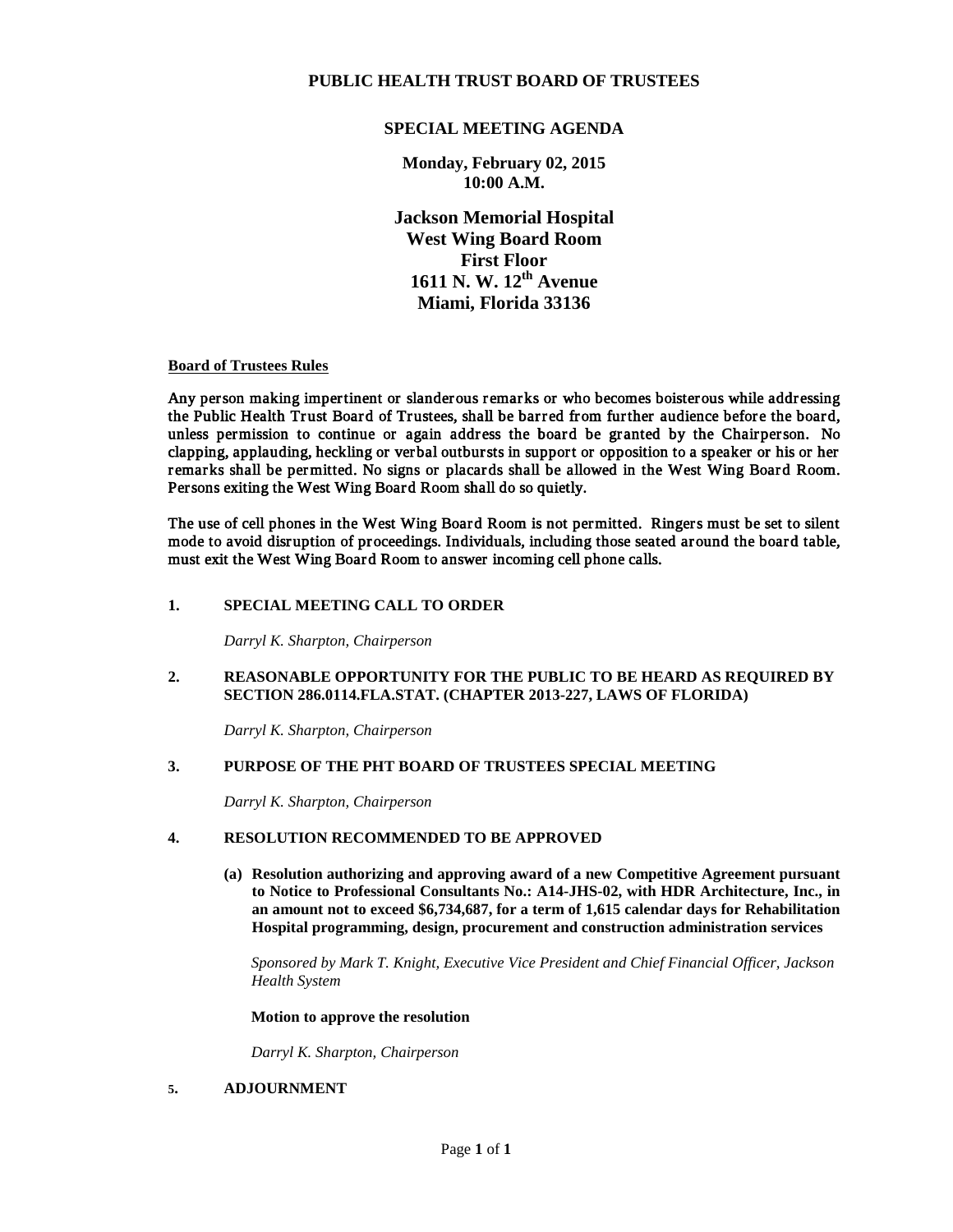## **1. SPECIAL MEETING CALL TO ORDER**

 *Darryl K. Sharpton, Chairperson*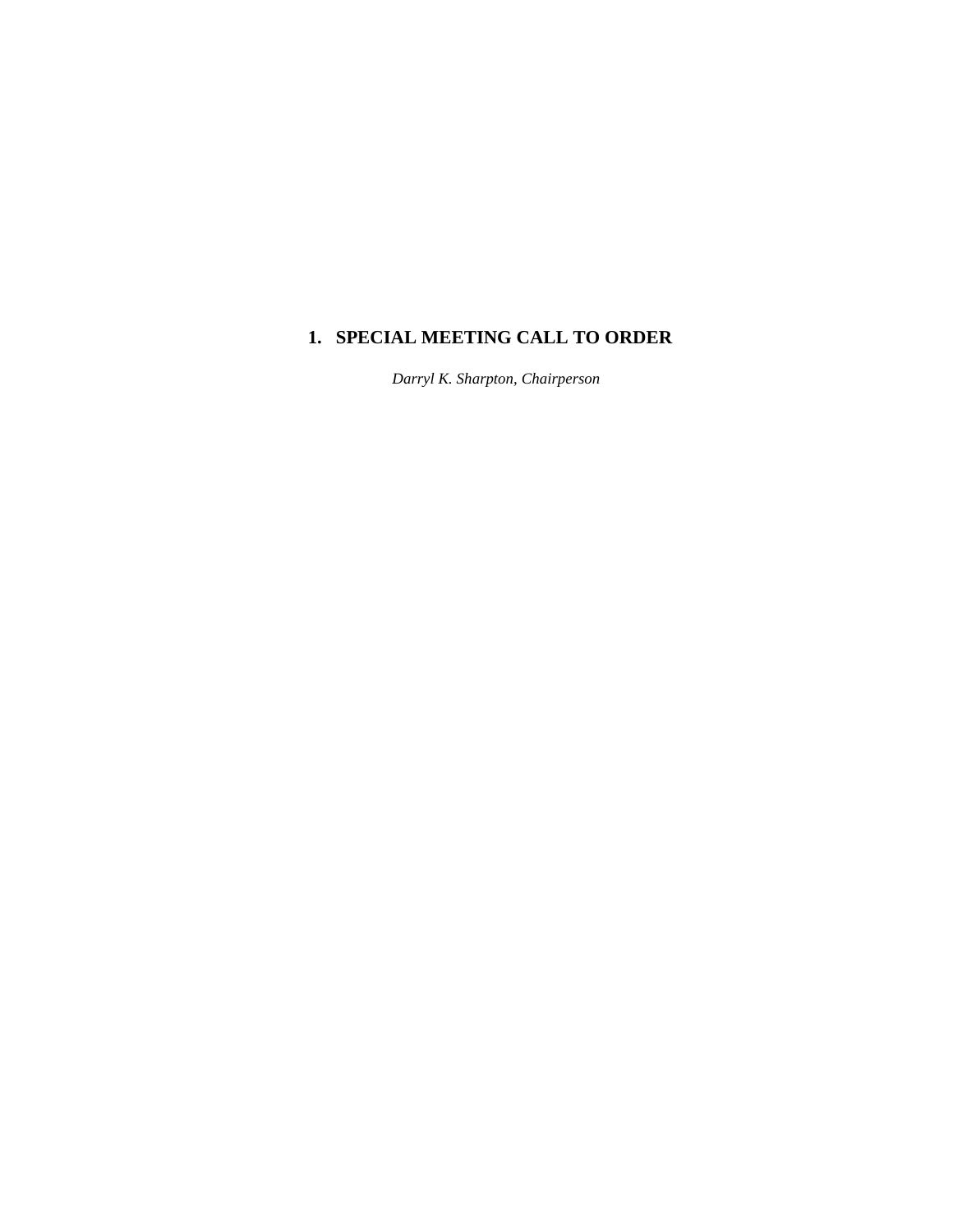### 2. REASONABLE OPPORTUNITY FOR THE PUBLIC TO BE HEARD AS REQUIRED BY SECTION 286.0114.FLA.STAT. (CHAPTER 2013-227, LAWS OF FLORIDA)

Darryl K. Sharpton, Chairperson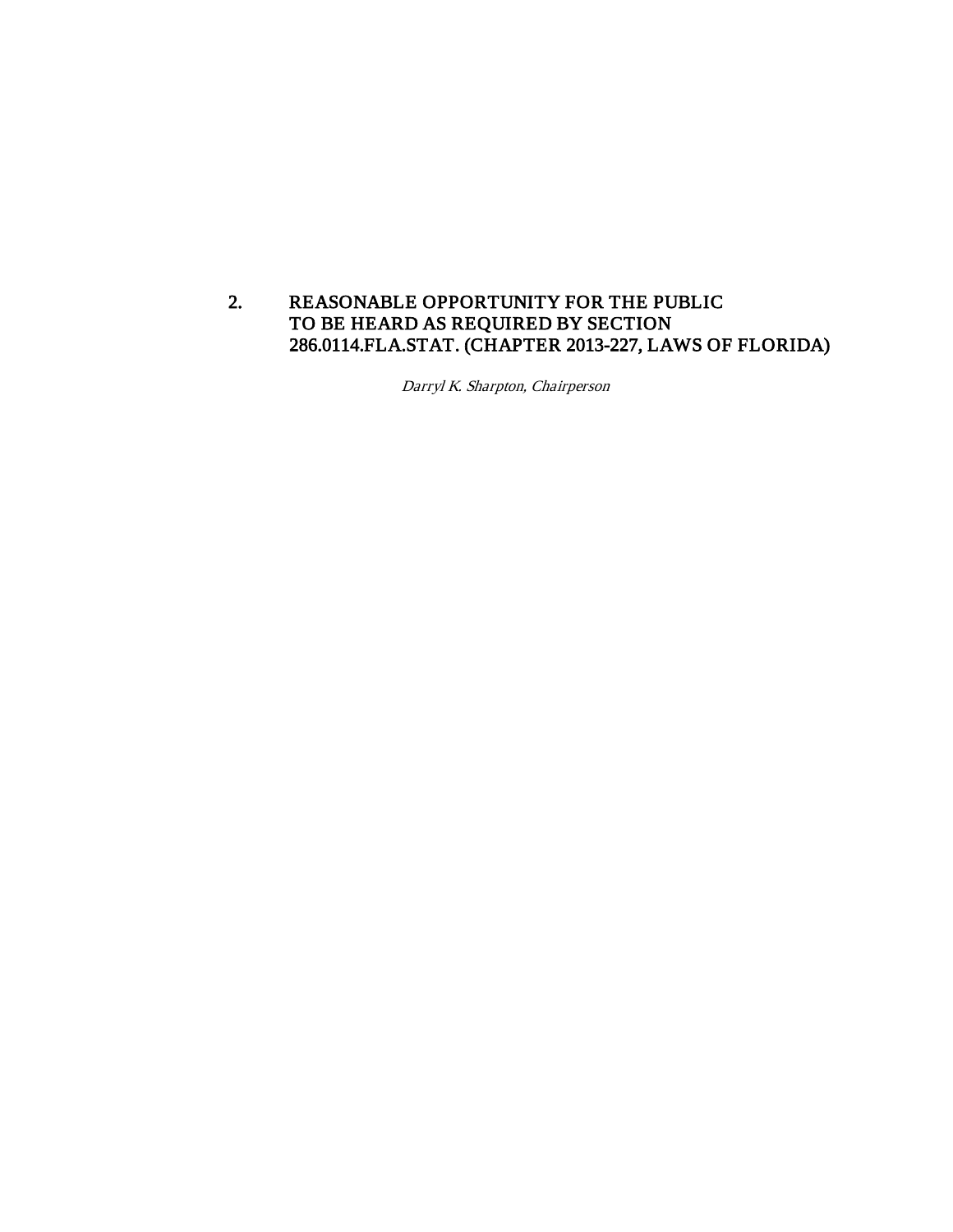## **3. PURPOSE OF THE PHT BOARD OF TRUSTEES SPECIAL MEETING**

 *Darryl K. Sharpton, Chairperson*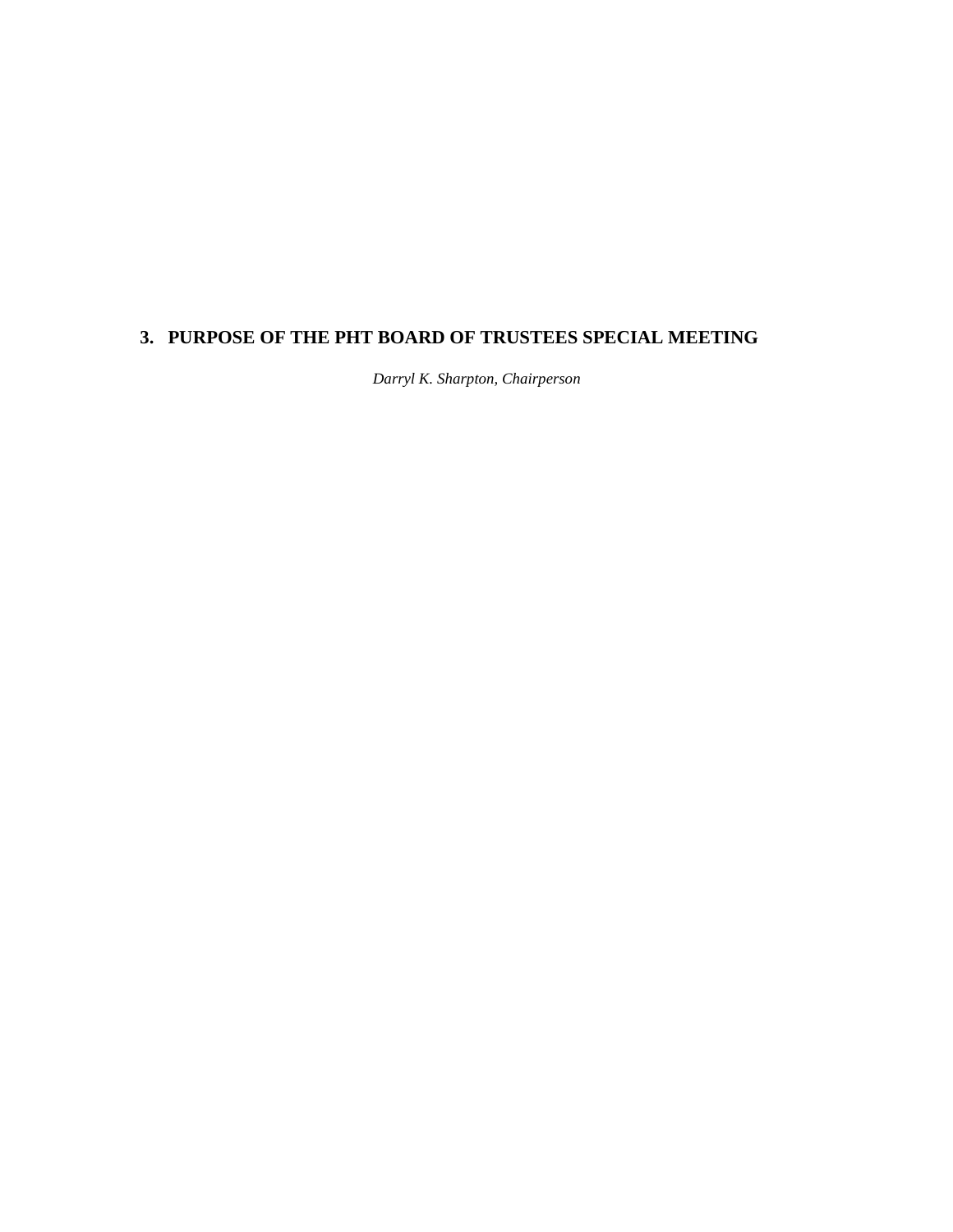### **4. RESOLUTION RECOMMENDED TO BE APPROVED**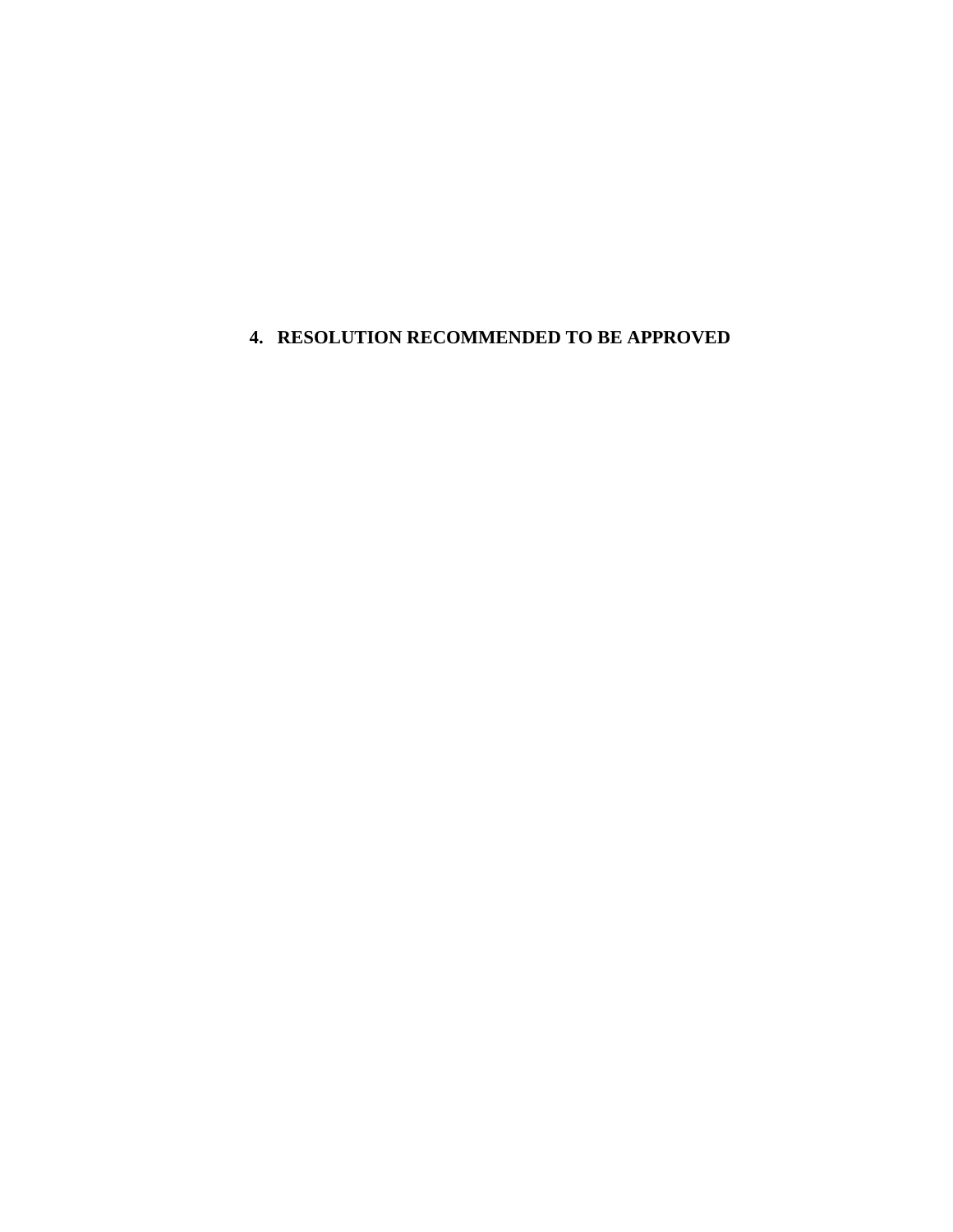

| TO:          | Darryl K. Sharpton, Chairperson<br>and Members, Public Health Trust Board of Trustees                                                          |
|--------------|------------------------------------------------------------------------------------------------------------------------------------------------|
| <b>FROM:</b> | Mark T. Knight, Executive Vice President and Chief Financial Officer<br>Jackson Health System                                                  |
| DATE:        | February 02, 2015                                                                                                                              |
| RE:          | Resolution Authorizing Contract Award for Rehabilitation Hospital Programming,<br>Design, Procurement and Construction Administration Services |

### **Recommendation**

Staff recommends that the Public Health Trust Board of Trustees (Board) execute a Professional Services Agreement (Agreement) with HDR Architecture, Inc., in an amount not to exceed \$6,734,687, as negotiated, subject to final review and approval as to legal form and sufficiency by the County Attorney's Office.

This contract can be terminated for convenience with a thirty (30) day notice and includes OIG provisions. This agreement is exempted from the UAP per Section 2-8.10(3), Miami-Dade County Code.

### **Scope**

The scope of work entails five phases of professional architectural/engineering services in support of new construction for a minimum 135,385 square foot Rehabilitation Hospital on the main campus of JHS located at 1611 NW  $12<sup>th</sup>$  Avenue, Miami, Florida 33136. The facility is to be a modern, state-of-the-art Rehabilitation Hospital to provide for a continuum of care from initial trauma, injury of surgery, through hospital-based rehabilitation, acute care and ongoing outpatient care. The total project budget, inclusive of design, construction, fixtures, furniture, equipment and contract contingencies is \$80 million. In support of the design scope requested, the desired estimated Guaranteed Maximum Price (GMP) for construction is not to exceed \$54,400,000. The A/E firm will be required to attend key stakeholder meetings throughout all five phases of the Project and will be required to perform some or all of the following tasks:

| Phase I:   | <b>Project Programming and Schematic Design Services</b>     |
|------------|--------------------------------------------------------------|
| Phase II:  | <b>Project Design Development Services</b>                   |
| Phase III: | <b>Project Construction Documents</b>                        |
| Phase IV:  | <b>Project Construction Procurement Services</b>             |
| Phase V:   | <b>Project Construction Contract Administration Services</b> |

### **Fiscal Impact/Funding Source**

\$6,734,687 (Not to Exceed): \$5,683,280 (Basic Services), \$568,328 (10% Owner Contingency), and \$483,079 (Reimbursable Expenses). Funding Source: 2014 General Obligation Bonds.

### **Track Record/Monitor**

The Facilities, Design and Construction Division will track and monitor the responsibilities and obligations set forth in the Agreement, overseen by Isa Núñez, Vice President, Facilities, Design and Construction.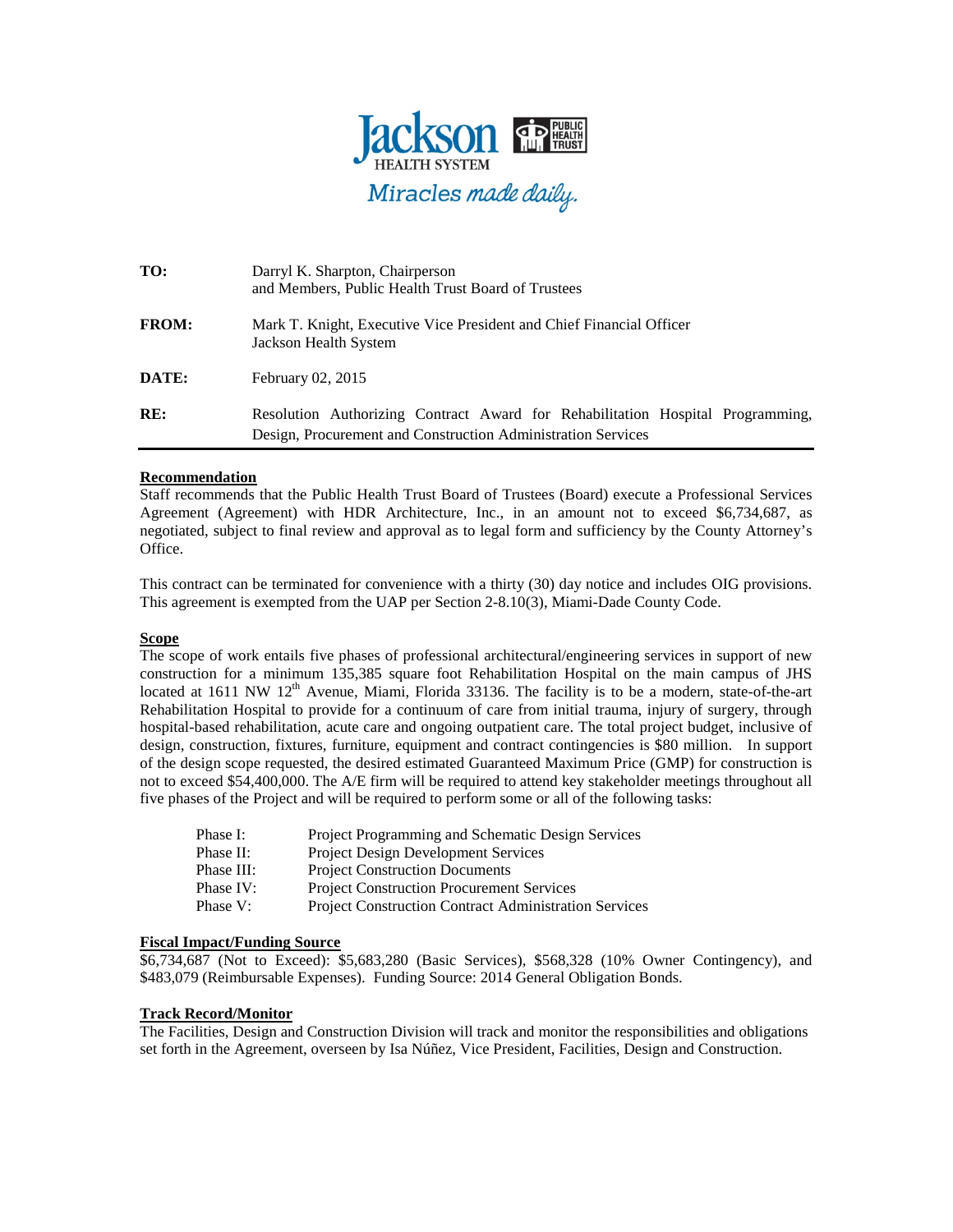#### **Background**

On June 12, 2014, Miami-Dade County Internal Services Department (ISD) issued a Notice to Professional Consultants (NTPC) on behalf of JHS for the JHS Rehabilitation Hospital Programming, Design, Procurement and Construction Administration Services. Issuance of the NTPC was pursuant to Section 287.055, Florida Statutes, Sections 2-8.1 and 2-10.4 of the County Code, Implementing Order 3-34, and Administrative Order 3-39. The NTPC was issued for professional architectural and engineering design services in support of new construction for a minimum 135,385 square foot Rehabilitation Hospital on the main campus of JHS.

On September 5, 2014, RFQ submittals were received from the following nine (9) design firms: Stantec Consulting Services, Inc., Harvard Jolly, Inc., Bermello, Ajamil & Partners, Inc., Rodriguez and Quiroga Architects, Gresham, Smith and Partners, Perkins & Will Architects, Inc., HKS, Inc. D/B/A HKS Architects, Inc., HDR Architecture, Inc., and MGE Architects, Inc.

A First Tier Meeting was conducted on November 7, 2014, in order for the appointed Competitive Selection Committee (CSC) to review, evaluate and rank the qualifications of the firms. Upon completion of their evaluations, the CSC agreed to shortlist the four (4) top-ranked firms, and made a unanimous motion to recommend a Second Tier Meeting requesting the top-ranked firms to provide oral presentations to be followed by a question and answer (Q&A) session to the CSC.

The Second Tier Meeting was conducted on December 11, 2014, whereby the four (4) top-ranked firms of Gresham, Smith and Partners, Perkins & Will Architects, Inc., HKS, Inc. D/B/A HKS Architects, Inc., and HDR Architecture, Inc., provided oral presentations and answered questions from the CSC. The CSC then evaluated and scored the firms and recommended negotiations with the top-ranked firm of HDR Architecture, Inc. The HDR Architecture, Inc. team will consist of the following sub-consultants: HDR Engineering, Inc., ACAI Associates, Inc., Bard, Rao + Athanas Consulting Engineers, LLC, A&P Consulting Transportation Engineers Corp., Architects International, Inc., F.R. Aleman and Associates, Inc., Nadic Engineering Services Incorporated, ESI Consulting Engineers, Inc., and Vital Engineering, Inc.

On January 7, 2015, Jackson Health System (JHS) Procurement Management Department (PMD) received a memorandum from Miami-Dade County Internal Services Department authorizing JHS to enter into negotiations pursuant to Section 2-10.4(6) of the Code of Miami-Dade County for the purpose of negotiating one non-exclusive Professional Services Agreement (PSA) with a 18% CBE goal with the topranked firm, HDR. HDR's sub-consultants that make up the 18% CBE goal are: ESI Consulting Engineers, Inc. (10%); Vital Engineering, Inc. (3%); Architects International Inc. (2%); F.R. Aleman & Associates, Inc. (2%); and Nadic Engineering Services, Inc. (1%). CBE small business participation on this contract is \$1,022,990.40 (18% of Basic Services).

In response, JHS requested a fee proposal from HDR and held a publicly-noticed negotiations meeting with them and the appointed Negotiations Committee on Tuesday, January 13, 2015. Negotiations were successful, and the Negotiations Committee approved unanimously (4-0) a recommendation to award a contract to HDR Architecture, Inc., as negotiated, subject to final review and approval as to legal form and sufficiency by the County Attorney's Office (Agreement + Exhibit A, Scope of Services).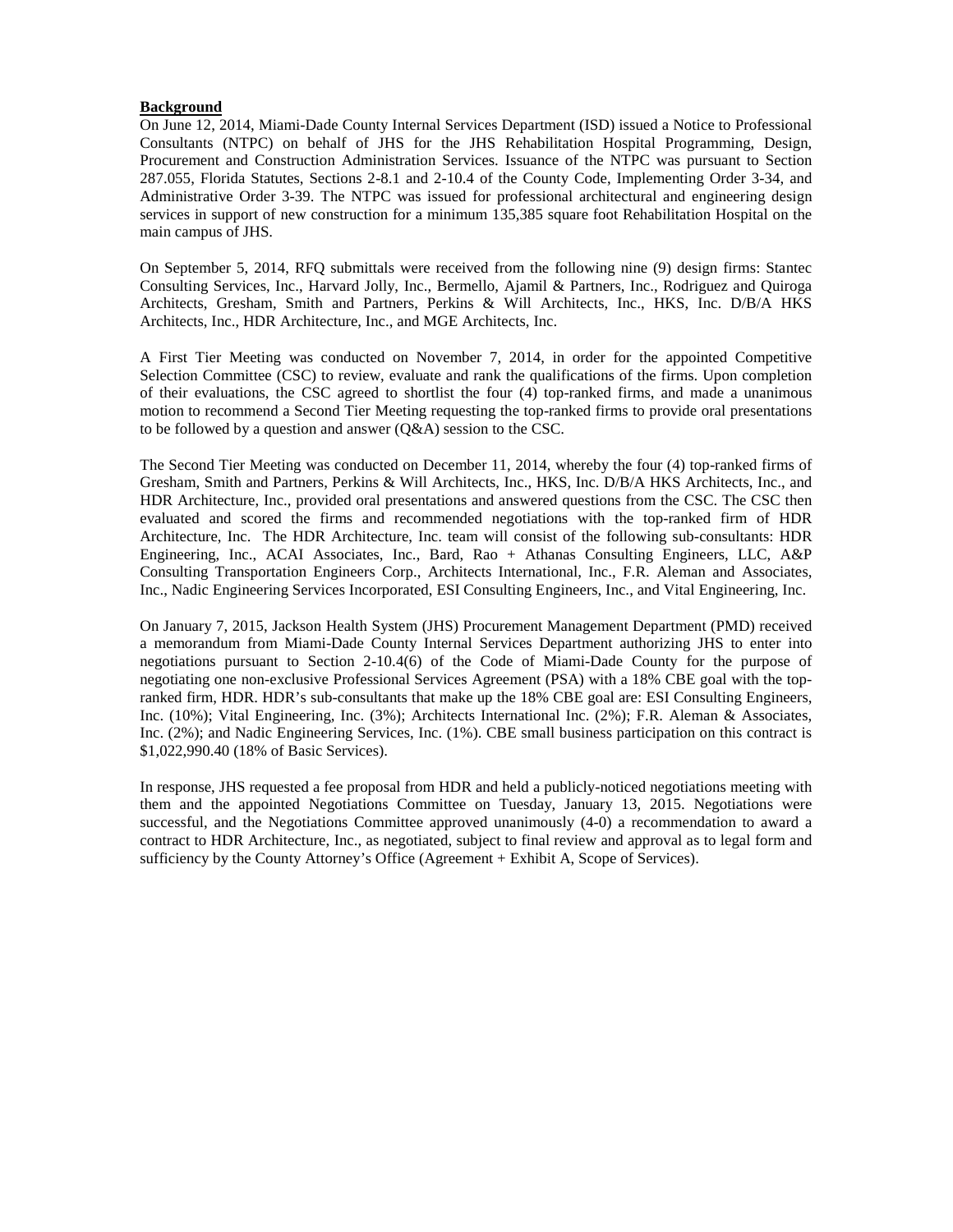**Agenda Item 4 (a) Special Public Health Trust Board of Trustees February 02, 2015**

#### **RESOLUTION NO. PHT 2/15 –**

**RESOLUTION AUTHORIZING AND APPROVING AWARD OF A NEW COMPETITIVE AGREEMENT PURSUANT TO NOTICE TO PROFESSIONAL CONSULTANTS NO.: A14-JHS-02, WITH HDR ARCHITECTURE, INC., IN AN AMOUNT NOT TO EXCEED \$6,734,687, FOR A TERM OF 1,615 CALENDAR DAYS FOR REHABILITATION HOSPITAL PROGRAMMING, DESIGN, PROCUREMENT AND CONSTRUCTION ADMINISTRATION SERVICES**

*(Mark Knight, Executive Vice President and Chief Financial Officer, Jackson Health System)* 

WHEREAS, the Public Health Trust Board of Trustees ("Board") desires to enter into an agreement

with HDR Architecture, Inc., as a result of Notice to Professional Consultants No.: A14-JHS-02; and

WHEREAS, HDR Architecture, Inc., will assist and provide Jackson Memorial Hospital with

Rehabilitation Hospital Programming, Design, Procurement and Construction Administration Services; and

WHEREAS, the Board desires to accomplish the purposes outlined in this Resolution as further described in the memorandum attached hereto and made a part hereof; and

WHEREAS, the President recommends and this Board finds that the actions described herein are in the

best interest of the Public Health Trust and the President further recommends approval of the actions described herein.

### NOW, THEREFORE, BE IT RESOLVED BY THE BOARD OF TRUSTEES OF THE PUBLIC

HEALTH TRUST OF MIAMI-DADE COUNTY, FLORIDA, that this Board hereby authorizes and approves award of a new competitive agreement pursuant to Notice to Professional Consultants No. A14-JHS-02 with HDR Architecture, Inc., in an amount not to exceed \$6,734,687, for a term of 1,615 calendar days for Rehabilitation Hospital Programming, Design, Procurement and Construction Administration Services.